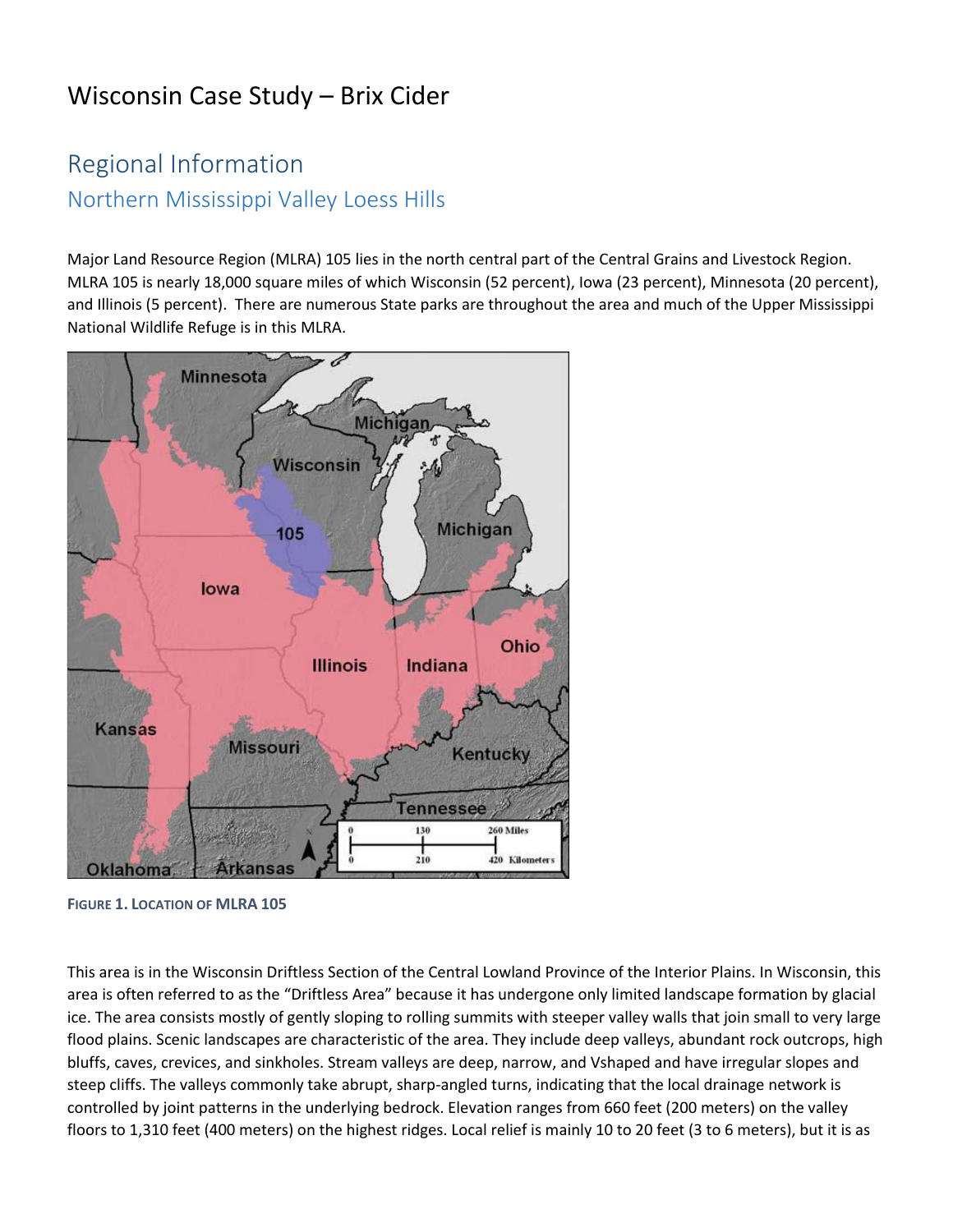much as 50 to 100 feet (15 to 30 meters) on valley walls along the major streams and is as much as 250 feet (75 meters) on the Mississippi River bluffs above the river valley floor.

About one-half of the area is cropland, and 15 percent is permanent pasture. Cash crops, such as corn and soybeans, and feed grains and forage crops for dairy cattle and other livestock are the principal crops. A large portion, one fourth of the area, is mainly the more sloping parts, consists of farm woodlots used for commercial timber production or for farm products. The Mississippi River and its major tributaries provide opportunities for recreation. The major resource concerns are water erosion, depletion of organic matter in the soils, and poor water quality. Conservation practices on cropland generally include systems of crop residue management (especially no-till, striptill, and mulch-till systems), cover crops, nutrient and pest management, contour stripcropping, grassed waterways, terraces, manure management, pasture and hayland planting, tree planting, and grade-stabilization structures.

## Climate Information

The average annual precipitation in most of this area is 30 to 38 inches (760 to 965 millimeters). Two-thirds or more of the precipitation falls during the freeze-free period. Most of the rainfall occurs as high-intensity, convective thunderstorms during the summer. Snowfall is common in winter. The average annual temperature is 42 to 50 degrees F (6 to 10 degrees C). The freeze-free period averages about 175 days and ranges from 145 to 205 days.

According to the NOAA National Centers for Environmental Information and their Wisconsin State Climate Summary, projections for Wisconsin's climate include:

- Average temps could increase 3.5-5°F by mid-century (2046-2065).
- Potential increase in number of days above 95°F with future heat waves to be more intense.
- Average number of days without precipitation to increase.
- **E** Increased precipitation during winter and spring (less snowfall due to increased temps).
- Higher frequency and intensity of extreme precipitation events.
- Frost-free season will be longer, thus less time for soils to be frozen.

### Soils on the Farm

The dominant soil orders in this MLRA are Alfisols and Entisols and, to a lesser extent, Mollisols. The soils in the area dominantly have a mesic soil temperature regime, a udic soil moisture regime, and mixed mineralogy. They generally are moderately deep to very deep, well drained or moderately well drained, and loamy.

Three of the many soil series found on the farm and common throughout the MLRA are Northfield stony loam with slopes of 20 to 30 percent. This component is on escarpments. The parent material consists of loamy colluvium over sandy residuum with a depth to a root restrictive layer, bedrock, of 12 to 24 inches. The natural drainage class is well drained. Newglarus silt loam with slopes of 12 to 20 percent. This component is on Galena/Platteville ridges on loess uplands. The parent material consists of loess over clayey pedisediment derived from dolomite with a depth to a root restrictive layer, strongly contrasting textural stratification, of 10 to 25 inches. The natural drainage class is well drained. The third most prevalent soil is Northfield sandy loam. This component is on hills. The parent material consists of deposits of loamy slope alluvium over sandy residuum with a depth to a root restrictive layer, bedrock, paralithic, of 12 to 24 inches. The natural drainage class is well drained.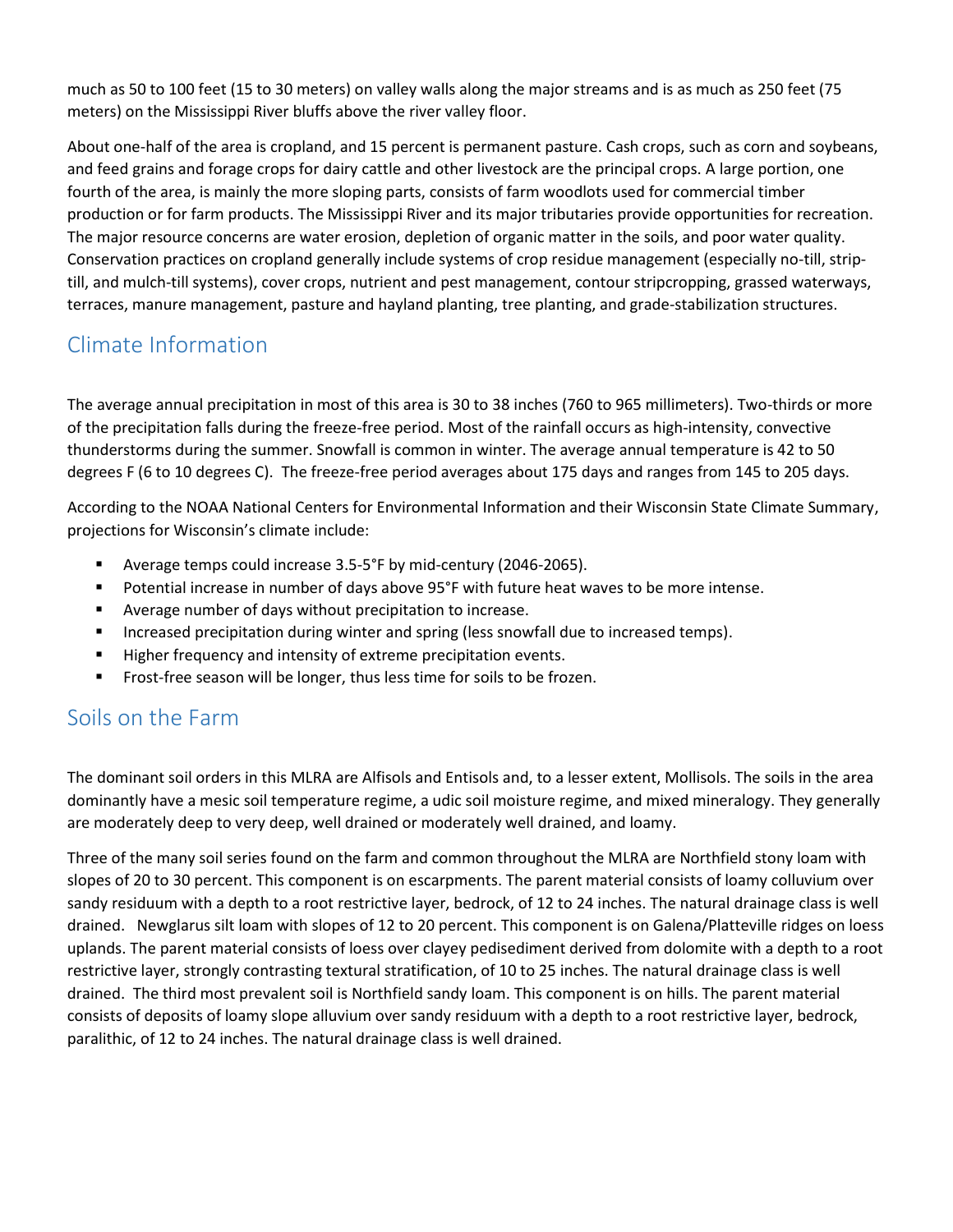### Water

In most years the moderate precipitation is adequate for crops and forage, but in years of little or no precipitation, yields are reduced on soils that are shallow over bedrock. The many springs, streams, and farm ponds are additional sources of surface water in the area. The surface water is abundant and generally is of good quality. Poor water quality in stream reaches is primarily the result of nonpoint sources of sediment, nutrients, and pesticides from agricultural land or wastewater discharges downstream from the larger cities.

Ground water is abundant in glacial outwash deposits in most of the river valleys in this area. This water is moderately hard or hard but is generally of very good quality.

### Brix Cider

Brix Cider's apple orchard is located in Iowa County about 35 miles west of Madison, WI. The following is an excerpt from the Brix Cinder website describing their mission, vison and ethos:

*Vision:*

*We believe that cider should be something beautiful. It should be simple. It should be about the land, the people who grow the apples, the people who drink the cider, and the connections between us all.*

*People:*

*For now it's just us, Marie and Matt Raboin. Brix Cider is a dream we imagined together over several years and over many glasses of cider. We've had a lot of help and support from friends and family who have volunteered their time and labor in everything from cleaning up the farm and planting trees to making and tasting cider. We've also had some great babysitters who've stepped in when we were in a pinch. We'd be a sinking ship without everyone's support.*

#### *Orchard:*

*We planted our first trees in 2014 and have added more each year since. We're now at about 1,000 trees and counting. The orchard is a living experiment. We are trying out over 70 varieties of cider apples to see which ones we like best, and over the years, we'll plant more of our favorites. A few chickens lay eggs for us, and we have some geese who help mow the orchard understory. We're also growing some cherries, pears, plums, apricots, and black raspberries which will likely find their way into a cider one day.*

*Cider:*

*We made our first few gallons of cider in 2010. Not knowing what we were doing at the time, we bottled the cider before it was entirely done fermenting, and we sealed the bottles with wine corks. A few weeks later, two corks blasted out of bottles on our wine rack, and cider flowed onto the floor. The cider that we salvaged actually tasted pretty good, and our first humble vision of a cider business was conceived. We've learned a lot since then, and we've produced countless batches of cider, some good, some bad, some award winning. Making cider is a never-ending learning experience, and as we continue to hone our craft, we'll bring our very best to you.*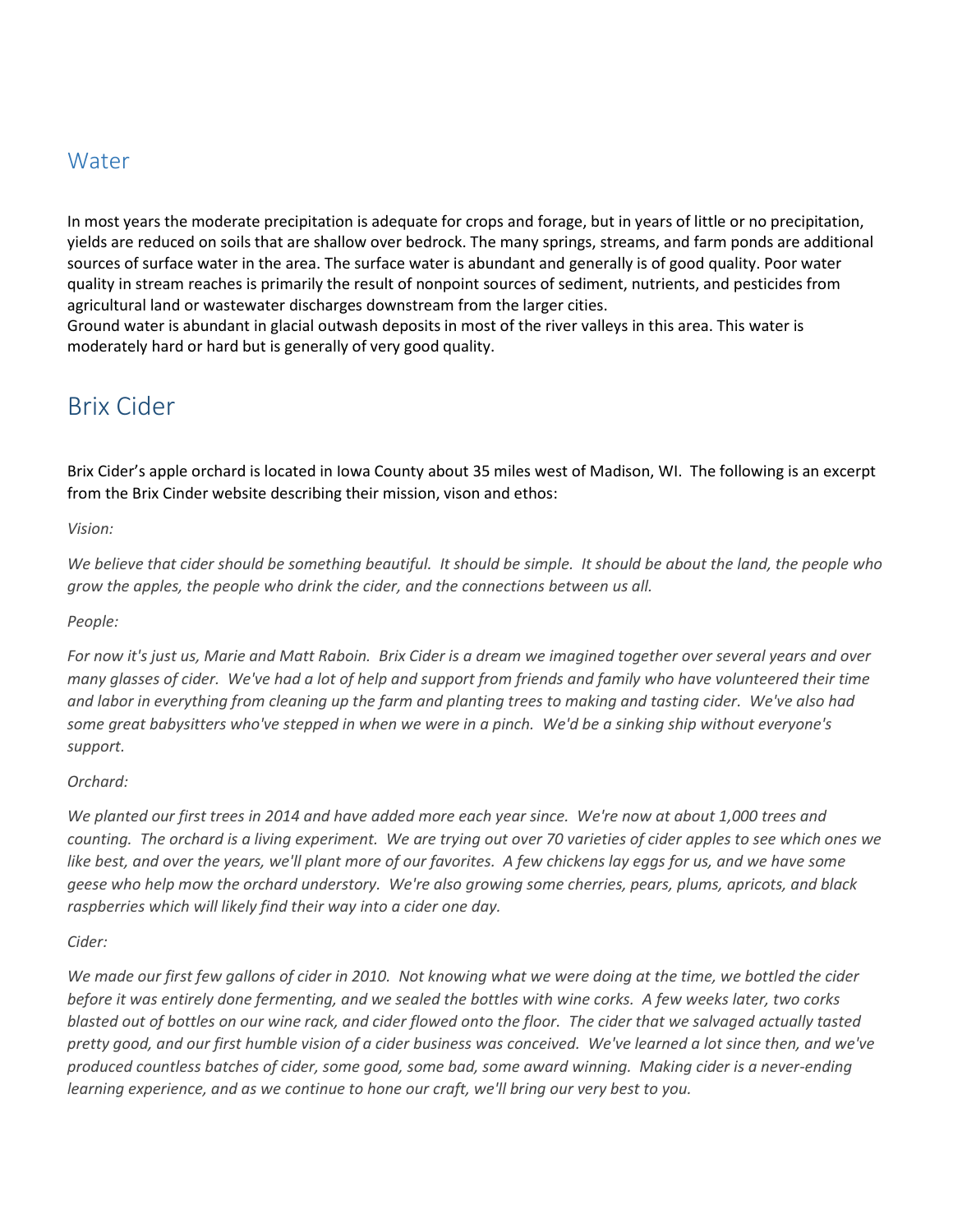

#### Figure 2. Location map of Brix Cider.

Utilizing the five-step adaptation workbook process the following information was collected utilizing the spreadsheet format developed by Maria Janowiak of the USDA, Forest Service, Northern Research Station. The majority of steps were conducted over the phone and internet via an interactive Skype session with Marie and I in a conference room together with Joan Howard tuning in remotely.

| Step 1: Define management goals and objectives.                                                                                                                                                                                                                                                                                                                                         |                             |                                                         |                                                                                                 |  |  |  |
|-----------------------------------------------------------------------------------------------------------------------------------------------------------------------------------------------------------------------------------------------------------------------------------------------------------------------------------------------------------------------------------------|-----------------------------|---------------------------------------------------------|-------------------------------------------------------------------------------------------------|--|--|--|
| What are your management goals and objectives for the project area?                                                                                                                                                                                                                                                                                                                     |                             |                                                         |                                                                                                 |  |  |  |
| Brix Cider Farm near Barneveld, WI is home to a two acre high density orchard consisting of apples, cherries, pears, and plums. 90<br>Farm or<br>percent is for apple production and other 10% is cherry, pear, and plum production. Heirloom variety, dual purpose verities, or cider<br><b>Project Area:</b><br>varieties, Geneva root stock (Geneva, NY) disease and pest resistant. |                             |                                                         |                                                                                                 |  |  |  |
|                                                                                                                                                                                                                                                                                                                                                                                         | Location: lowa County, WI   |                                                         |                                                                                                 |  |  |  |
| <b>Management Unit</b>                                                                                                                                                                                                                                                                                                                                                                  | <b>Management Goals</b>     | <b>Management Objectives</b>                            | <b>Time</b><br><b>Frames</b>                                                                    |  |  |  |
| <b>Entire Orchard</b>                                                                                                                                                                                                                                                                                                                                                                   | Apples for Cider production | Yield-Growing for highest production and minimum inputs | Started in<br>2014 and<br>adding<br>200 to<br>300<br>apples a<br>year to<br>build up<br>to 1500 |  |  |  |
| <b>Entire Orchard</b>                                                                                                                                                                                                                                                                                                                                                                   | <b>Reduce Pest Pressure</b> | Adding Geese for orchard floor                          | 2020                                                                                            |  |  |  |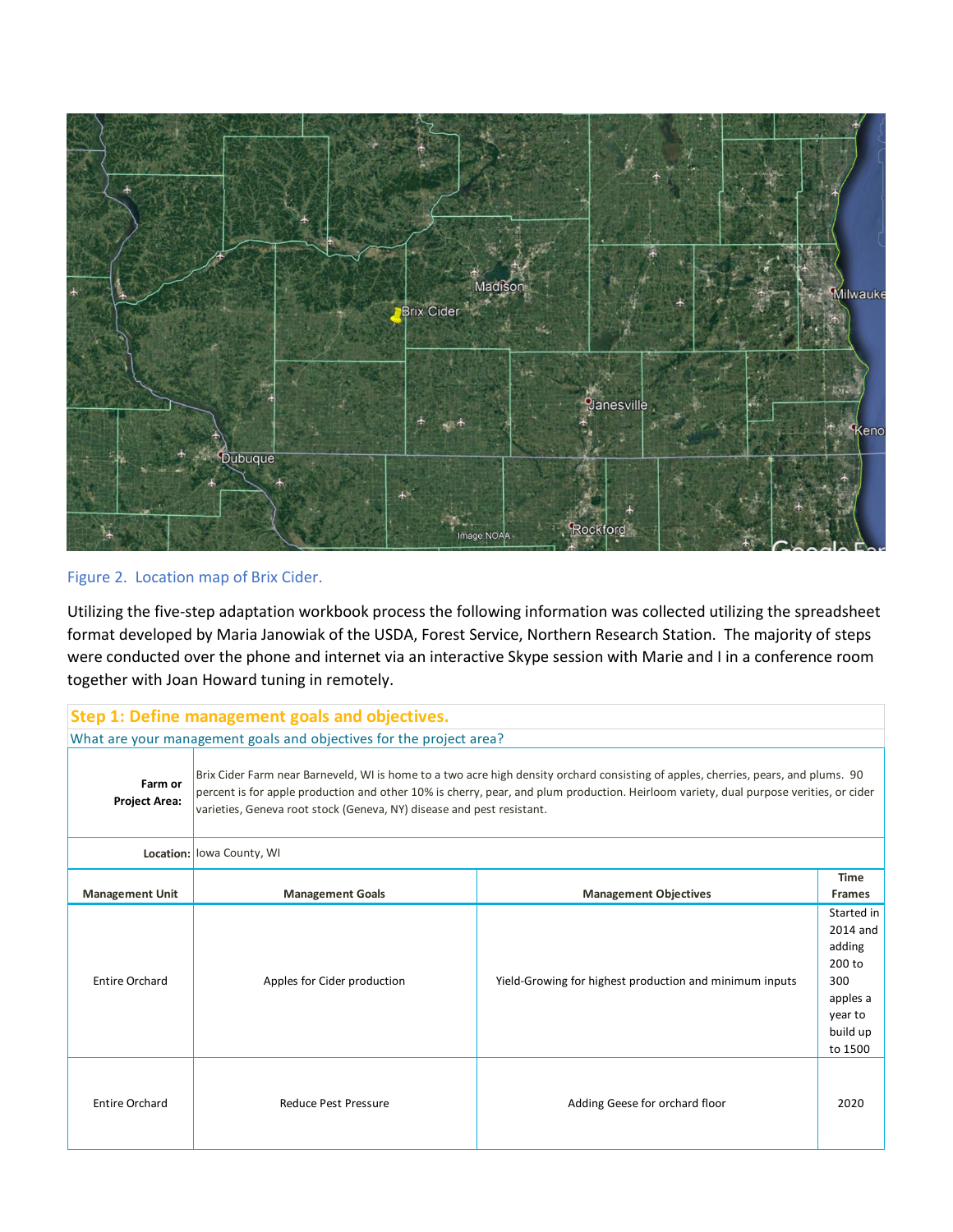|                        | Step 2: ASSESS site-specific climate change impacts and vulnerabilities.                        |                                                                                                                                          |                      |  |
|------------------------|-------------------------------------------------------------------------------------------------|------------------------------------------------------------------------------------------------------------------------------------------|----------------------|--|
|                        | What climate change impacts and vulnerabilities are are most important to this particular site? |                                                                                                                                          |                      |  |
| <b>Management Unit</b> | <b>Regional Climate Change</b>                                                                  | Climate Change Impacts and Vulnerabilities for the Project                                                                               | Vulnerability        |  |
| (from Step #1)         | <b>Impacts and Vulnerabilities</b>                                                              | <b>Area or Property</b>                                                                                                                  | <b>Determination</b> |  |
| Entire property        | Average temps could increase 3.5-5°F by mid-century (2046-                                      | During growing season it is ok, it is the temperature swings in                                                                          |                      |  |
|                        | 2065)                                                                                           | January and February that break dormancy and cause winter<br>kill.                                                                       | Very High            |  |
|                        | Increase in number of days above 95°F                                                           | Irrigation and permanent cover help with days above 95                                                                                   | Low                  |  |
|                        |                                                                                                 | degrees                                                                                                                                  |                      |  |
|                        | Future heat waves to be more intense                                                            | Irrigation and permanent cover help with heat waves,                                                                                     | Low                  |  |
|                        |                                                                                                 | vulnerability is in spring with tree establishment.                                                                                      |                      |  |
|                        |                                                                                                 | Increase in temperature may increase moisture which leads to                                                                             | Medium               |  |
|                        | Increase in nighttime temperatures                                                              | more fungal diseases and increase in insect pest life cycles,                                                                            |                      |  |
|                        |                                                                                                 | increasing pests damaging orchard and develop resistance to                                                                              |                      |  |
|                        |                                                                                                 | chemical and biological controls.                                                                                                        |                      |  |
|                        | Average number of days without precip to increase                                               | Drip irrigation helps to mitigate with this issue.                                                                                       | Low                  |  |
|                        | Frost-free season will be longer.                                                               | If it is erratic and major temperature swings at the wrong time                                                                          |                      |  |
|                        |                                                                                                 | can damage the fruit crop resulting in a large loss of<br>production.                                                                    | High                 |  |
|                        |                                                                                                 | Early snow, ground does not freeze and more exposed to<br>winter kill. Rain in the winter if it contributes to thawing soils             |                      |  |
|                        | Increased precipitation during winter and spring (less snowfall                                 |                                                                                                                                          | Medium               |  |
|                        | due to increased temps)                                                                         | causing winter kill. Trees become more susceptible to cold<br>and lose hardiness.                                                        |                      |  |
|                        | Higher frequency and intensity of extreme precip events                                         | Chemical or biological control; difficult to spray with increase<br>in frequency of precip events. (more than normal rain for<br>spring) | Low                  |  |

#### **Management Unit (from Step #1) Management Objectives (from Step #1) Challenges to Meeting Management Objective with Climate Change Opportunities for Meeting Management Objective with Climate Change Feasibility of Objectives under Current Management Other Considerations** Entire Orchard Yield-Growing for highest production and minimum inputs Temperature swings with warmer winters, frost damage, and increased disease and pest pressure NA Short term-High Long termmoderate to low Financial- market prices, crop loss, increase cost to purchase apples and increase cost in harvest and distance to alternative suppliers (greater than 30 miles). Entire Orchard Adding Geese for orchard floor Increase night time temps and moisture increase pests, decrease in forage production during July and August and have to supplement feed and water to geese or harvest geese. NA Short term-High Long termmoderate to low Financial- spray more or use more biological controls and possible increase cost of apples from other growers **Step 3: EVALUATE management objectives given projected impacts and vulnerabilities.** What management challenges and opportunities may occur as a result of climate change?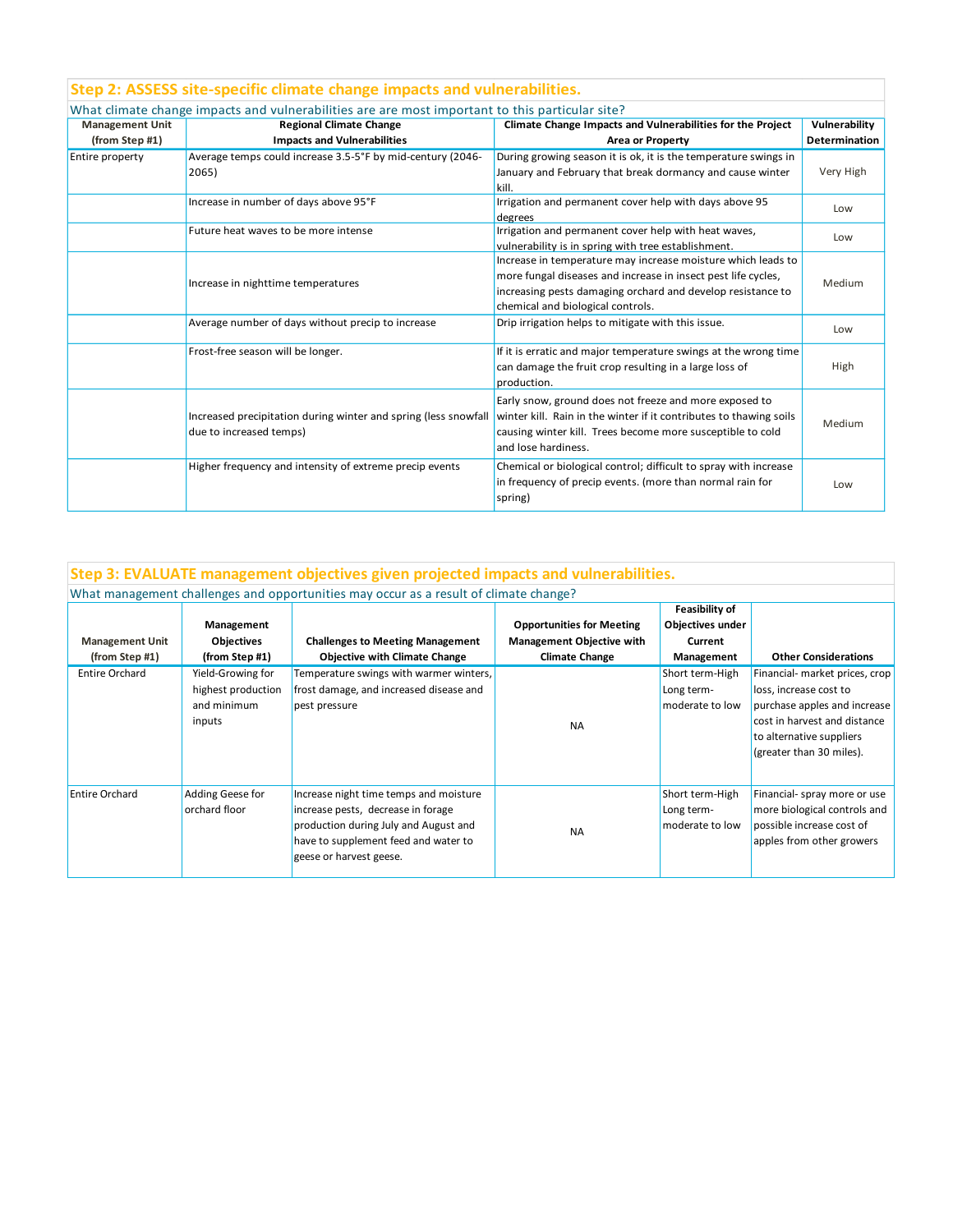#### **Step 4: IDENTIFY adaptation approaches and tactics for implementation.**

What actions can enhance the ability of the ecosystem to adapt to anticipated changes and meet management goals?

| <b>Management Unit</b><br>(from Step #1) | Approach                                                                           | <b>Adaptation Actions</b><br><b>Tactic</b>                                                                     | <b>Time</b><br><b>Frames</b> | <b>Benefits</b>                                                                                                                                                                                                                                        | <b>Drawbacks &amp; Barriers</b>                                                              | Practicability<br>of Tactic | Recommend<br>Tactic? |
|------------------------------------------|------------------------------------------------------------------------------------|----------------------------------------------------------------------------------------------------------------|------------------------------|--------------------------------------------------------------------------------------------------------------------------------------------------------------------------------------------------------------------------------------------------------|----------------------------------------------------------------------------------------------|-----------------------------|----------------------|
| <b>Entire Orchard</b>                    | 4.4 Reduce severity or<br>impact of temperature<br>extremes                        | Plant several varieties<br>with different flowering<br>times                                                   | 2018                         | Reduce your chance of total crop<br>loss                                                                                                                                                                                                               | Makes management<br>very hard with crops<br>flowering at different<br>times for spraying and | High                        | Yes                  |
|                                          | 6.1 Diversify crop or<br>livestock species,<br>varieties or breeds, or<br>products | Planting of several<br>varieties with different<br>flowering times                                             | 2018                         | Reduce your chance of total crop<br>loss                                                                                                                                                                                                               | Makes management<br>very hard with crops<br>flowering at different<br>times for spraying and | High                        | Yes                  |
|                                          | 4.4 Reduce severity or<br>impact of temperature<br>extremes                        | Planting on north slope<br>to keep trees from<br>flowering early in spring,<br>reduces risk                    | 2018                         | Reduce your chance of total crop<br>loss                                                                                                                                                                                                               | Limited by landscape                                                                         | High                        | Yes                  |
|                                          | 4.4 Reduce severity or<br>impact of temperature<br>extremes                        | Frost protection by<br>spraying water at high<br>risk times                                                    | long<br>term<br>option       | Insulates the flower from freezing                                                                                                                                                                                                                     | Limited by equipment,<br>need large tanks, and<br>spray equipment.                           | Medium                      | Yes                  |
|                                          |                                                                                    |                                                                                                                |                              |                                                                                                                                                                                                                                                        |                                                                                              |                             |                      |
| <b>Entire Orchard</b>                    | 2.1 Reduce the impacts<br>of pests and pathogens<br>on crops                       | Geese, timely mowing,<br>and spraying.                                                                         | 2020                         | Marketing tool to see biological<br>control in an orchard and provide<br>future meat for Restaurant.<br>Increase in nutrient cycle, plat<br>diversity and OM for soil health                                                                           | Cost of infrastructure<br>(food, water, fencing,<br>and shelter) and cost of<br>livestock    | Medium                      | Yes                  |
|                                          | 2.2 Reduce competition<br>from weedy and<br>invasive species                       | Geese, timely mowing,<br>and spraying.                                                                         | 2020                         | Marketing tool to see biological<br>control in an orchard and provide<br>future meat for Restaurant.<br>Increase in nutrient cycle, plat<br>diversity and OM for soil health                                                                           | Cost of infrastructure<br>(food, water, fencing,<br>and shelter) and cost of<br>livestock    | Medium                      | Yes                  |
|                                          | 5.2 Promote biological<br>diversity across the<br>landscape                        | Plant a variety of<br>forages for both<br>pollinators, support the<br>geese, and to maintain<br>constant cover | 2020                         | Marketing tool to see biological<br>control in an orchard and provide<br>future meat for Restaurant.<br>Increase in nutrient cycle, plat<br>diversity and OM for soil health.<br>More beneficial insects to control<br>pests and increase pollination. | Cost, time, and<br>management                                                                | High                        | Yes                  |

**Step 5: MONITOR and evaluate effectiveness of implemented actions.**

What information can be used to evaluate whether the selected actions were effective and inform future management?

| <b>Management Unit</b><br>(from Step #1)            | <b>Adaptation Monitoring Variable</b> | <b>Criteria for Evaluation</b>    | <b>Monitoring Implementation</b>                |
|-----------------------------------------------------|---------------------------------------|-----------------------------------|-------------------------------------------------|
| <b>Entire Orchard for Apple</b><br>Cider production | Crop productivity                     | Similar or better yields annually | Continue record keeping, inventory and<br>sales |

### Lessons Learned

It is critical that those just learning and attempting to navigate the 5 step Adaptation Workbook process are guided by a trained facilitator who has direct experience with the process. To that end, if USDA views utilization of the workbook process as vital to the USDA mission more trainings in the form of workshops need to be offered to USDA